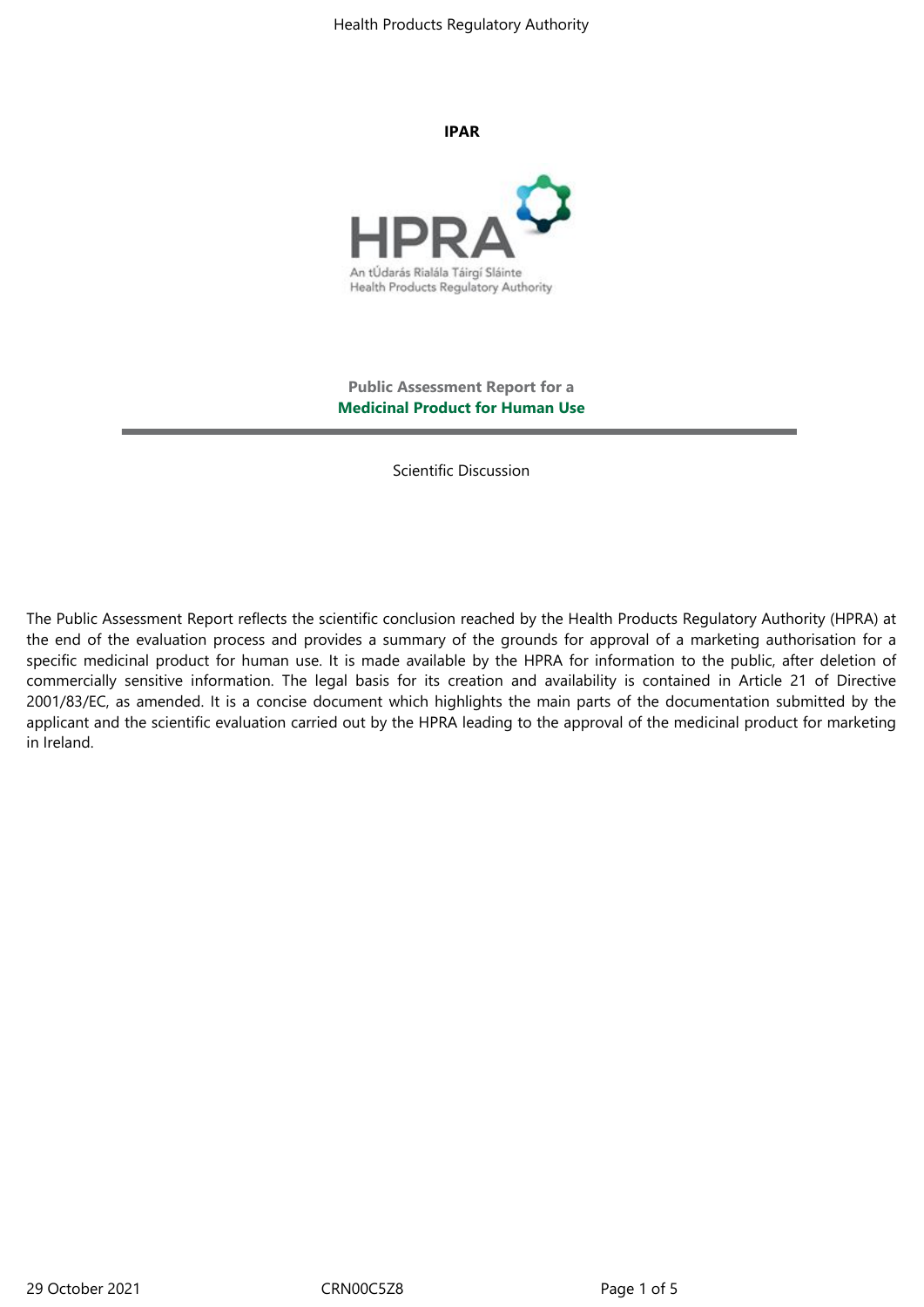## **CONTENTS**

- I. INTRODUCTION
- II. QUALITY ASPECTS
- III. NON-CLINICAL ASPECTS
- IV. CLINICAL ASPECTS
- V. OVERALL CONCLUSION AND BENEFIT-RISK ASSESSMENT
- VI. REVISION DATE
- VII. UPDATE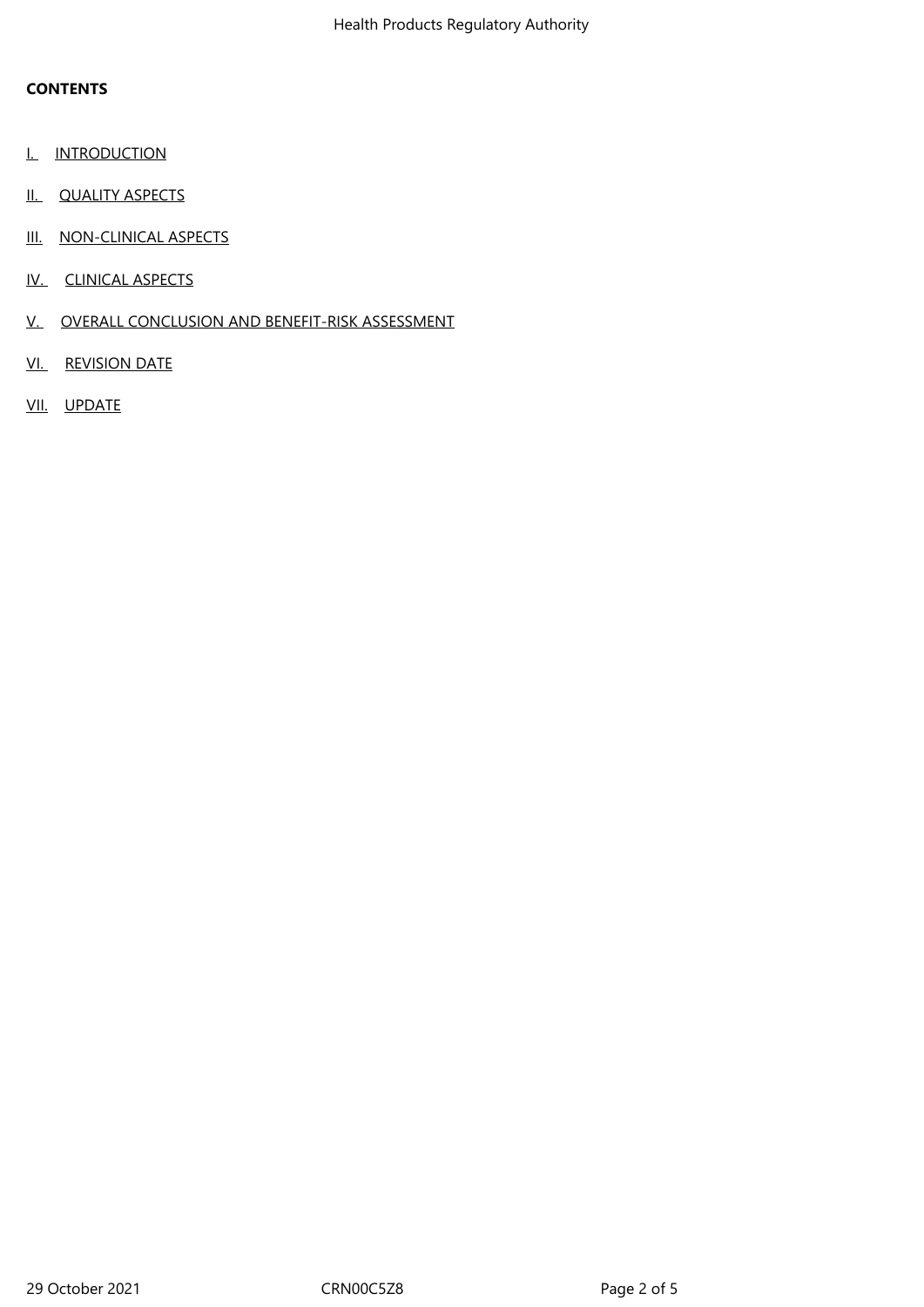#### **I. INTRODUCTION**

Based on the review of the data on quality, safety and efficacy, the IMB has granted a marketing authorisation for Opticrom allergy 2% w/v eye drops, from Sanofi-aventis Ireland limited on 6th of May 2011 indicated for :

*the relief and treatment of allergic conjunctivitis and vernal keratoconjunctivitis (vernal or spring catarrh).*

This application for a marketing authorisation was submitted in accordance with Article 10c of Directive 2001/83/EC and is referred to as an 'informed consent' application. This means that the Marketing Authorisation Holder for Opticrom 2% w/v eye drops PA 540/116/1 , an authorised medicinal product in Europe, has permitted the applicant to refer to their dossier to obtain an authorisation for Opticrom allergy 2% w/v eye drops. Opticrom allergy 2% w/v eye drops has the same qualitative and quantitative composition in terms of active substance and the same pharmaceutical form as Opticrom 2% w/v eye drops. This is a national application submitted to the Irish Medicines Board.

The Summary of Product Characteristics for (SPC) for this medicinal product is available on the IMB's website at www.imb.ie

| Name of the product                               |
|---------------------------------------------------|
| Name(s) of the active substance(s) (INN)          |
| Pharmacotherapeutic classification (ATC code)     |
| Pharmaceutical form and strength(s)               |
| Marketing Authorisation Number(s) in Ireland (PA) |
| Marketing Authorisation Holder                    |
| Opticrom Allergy 2% w/v Eye Drops, Solution       |
| SODIUM CROMOGLICATE                               |
| S01GX01                                           |
| 2% w/v Eye Drops, Solution                        |
| PA540/116/2                                       |
| Sanofi-aventis Ireland Limited                    |

# **II. QUALITY ASPECTS**

#### **II.1. Introduction**

This application is for Opticrom Allergy 2% w/v eye drops.

 $II.2-3$ 

Since this application is an informed consent of Opticrom 2% w/v eye drops Sanofi-aventis Ireland limited application, the Quality date in support of this product is identical to the up-to-date Quality data of the Opticrom 2% w/v eye drops dossier wich has been assessed and approved. A more detailed Quality comment is not required.

# **II.4 Discussion on Chemical, Pharmaceutical and Biological Aspects**

The important quality characteristics of the product are well-defined and controlled. Satisfactory chemical and pharmaceutical documentation has been provided, assuring consistent quality of Opticrom allergy 2%w/v eye drops.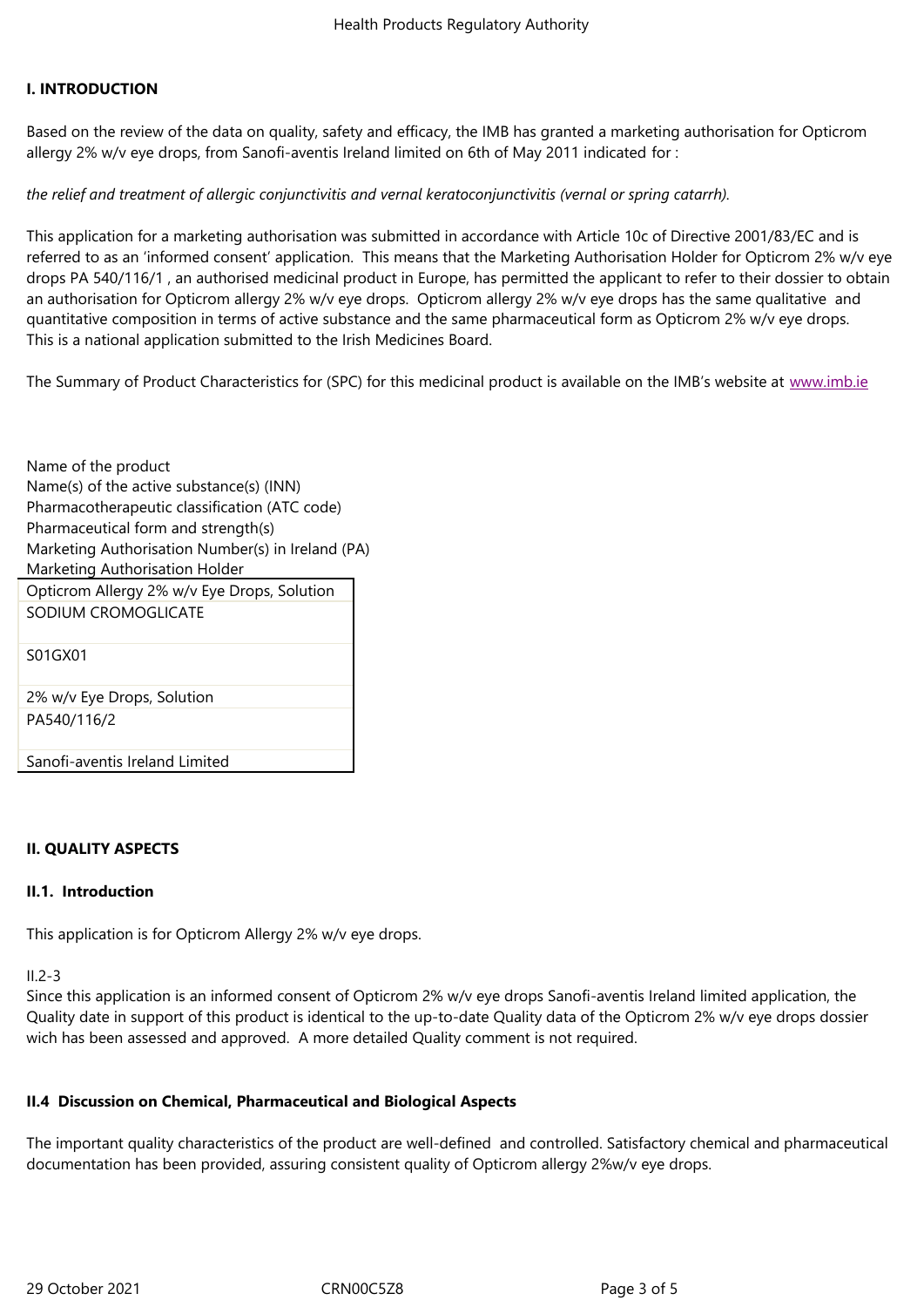## **III. NON-CLINICAL ASPECTS**

#### **III.1 Introduction**

This active substance is the same as that present in Opticrom 2% w/v Eye drops, solution PA 540/116/1 on the European market and therefore no new preclinical data is required. This is acceptable for this type of application.

## **III.2 Toxicology**

Animal studies have shown that sodium cromoglicate has a very low order of local or systemic toxicity.

## **III.3 Ecotoxicity/environmental risk assessment**

Not applicable*.* 

## **III.4 Discussion on the non-clinical aspects**

Additional non clinical tests are not warranted as this application is an informed consent application.

## **IV. CLINICAL ASPECTS**

## **IV.1 Introduction**

Sodium Cromoglicate 2.0% w/v. is a well known active substance with established efficacy and tolerability. The content of the SPC approved during the national/ procedure is in accordance with that accepted for the reference product Opticrom Allergy 2%w/v Eye Drops, solution marketed by Sanofi-Aventis*.* 

No bioequivalence studies have been conducted, this is acceptable as this application is an informed consent application.

# **IV.2 Pharmacokinetics**

Following topical ophthalmic administration of sodium cromoglicate to normal rabbit eyes, less than 0.07% of the dose is absorbed into the systemic circulation.

Similarly, in normal volunteers, analysis of urinary excretion of the drug indicates that only a very small proportion of the dose will drain into the nasal cavity and eventually into the gastrointestinal tract from where absorption is also low. The drug has a high systemic clearance (plasma clearance 7.9  $\pm$  0.9ml min  $^{-1}$ kg<sup>-1</sup>), so that any absorbed drug is rapidly cleared from the circulation and accumulation does not occur. Studies in the rabbit indicate that the drug does not accumulate in the eye. Sodium cromoglicate is reversibly bound to plasma proteins (≈65%) and is not metabolised, being excreted unchanged in the bile and urine in approximately equal proportions.

# **IV.3 Pharmacodynamics**

*In vitro* and *in vivo* animal studies have shown that sodium cromoglicate inhibits the degranulation of sensitised mast cells, which occurs after exposure to specific antigens. Sodium cromglycate acts by inhibiting the release of histamine and various membrane derived mediators of inflammation from mast cells.

Sodium cromoglicate has no intrinsic vasoconstrictor or antihistaminic activity.

# **IV.4 Clinical Efficacy**

Clinical efficacy is assured as this application is the same as Opticrom Allergy 2%w/v Eye Drops, solution.marketed by Sanofi-AventisPA 540/116/1*.*

#### **IV.5 Clinical Safety**

29 October 2021 CRN00C5Z8 Page 4 of 5